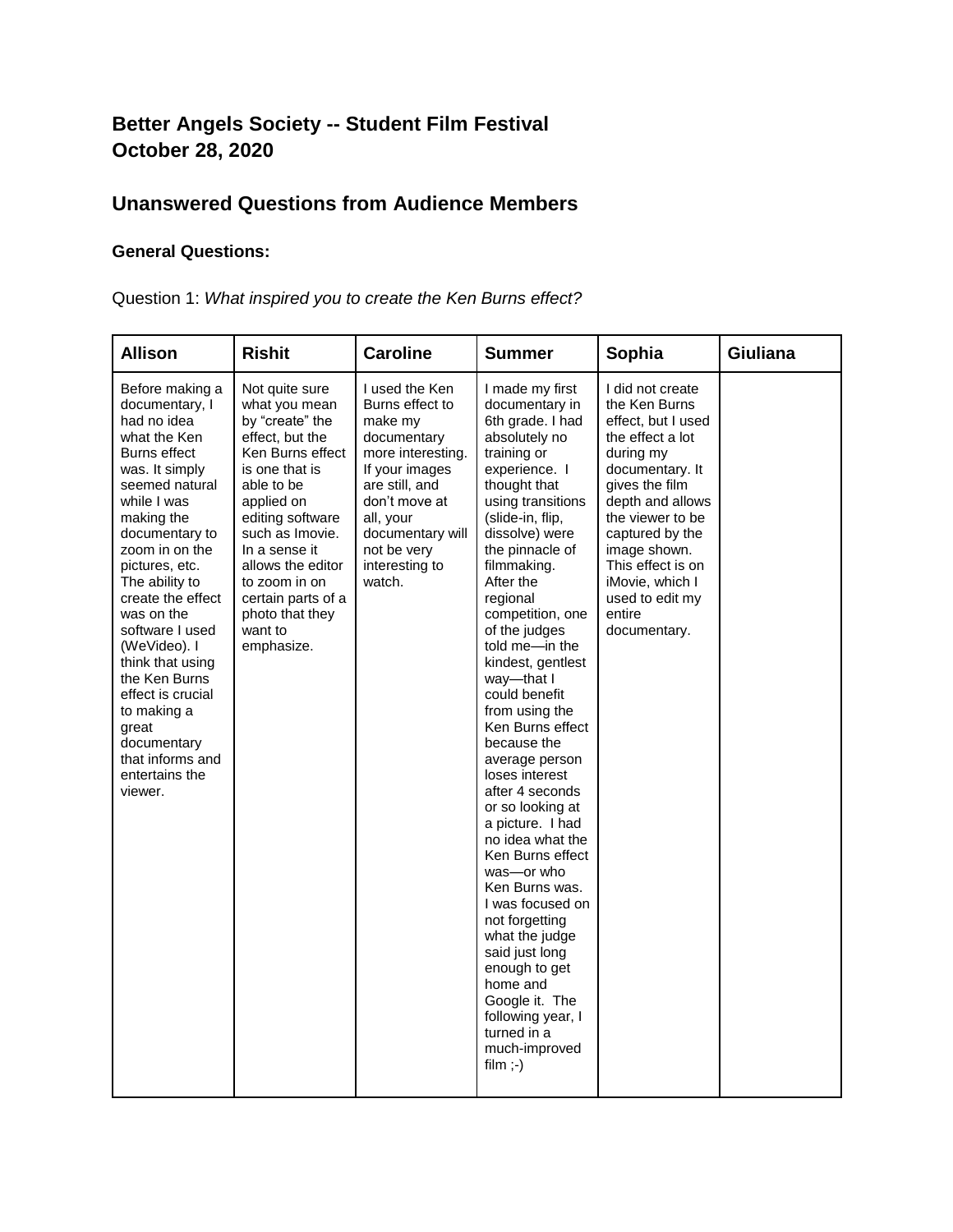Question 2: *For documentaries with voiceovers, how many tries does it take to nail a bit? How long of a section do you record at once? Do you go all the way through or chop it up into easier small parts?*

| <b>Allison</b>                                                                                                                                                                                                                                                                                                          | <b>Rishit</b>                                                                                                                                                                                                           | <b>Caroline</b>                                                                                                                                                                                                                                                                                                                                         | <b>Summer</b>                                                                                                                                                                                                                                                                                                                                                                                                                                                                                                                                                                                                                                                                                                                                                                                                                            | Sophia                                                                                                                                                                                                                                                                                                                                                                                                              | Giuliana                                                                                                                                                                                                                                                                                                                                                                                                                                                      |
|-------------------------------------------------------------------------------------------------------------------------------------------------------------------------------------------------------------------------------------------------------------------------------------------------------------------------|-------------------------------------------------------------------------------------------------------------------------------------------------------------------------------------------------------------------------|---------------------------------------------------------------------------------------------------------------------------------------------------------------------------------------------------------------------------------------------------------------------------------------------------------------------------------------------------------|------------------------------------------------------------------------------------------------------------------------------------------------------------------------------------------------------------------------------------------------------------------------------------------------------------------------------------------------------------------------------------------------------------------------------------------------------------------------------------------------------------------------------------------------------------------------------------------------------------------------------------------------------------------------------------------------------------------------------------------------------------------------------------------------------------------------------------------|---------------------------------------------------------------------------------------------------------------------------------------------------------------------------------------------------------------------------------------------------------------------------------------------------------------------------------------------------------------------------------------------------------------------|---------------------------------------------------------------------------------------------------------------------------------------------------------------------------------------------------------------------------------------------------------------------------------------------------------------------------------------------------------------------------------------------------------------------------------------------------------------|
| I broke my<br>recording into<br>dozens of small<br>pieces, some<br>only sentences<br>long, yet it still<br>took me hours<br>upon hours to<br>record the<br>voiceover. I<br>took literally<br>hundreds of<br>recordings. The<br>key is not giving<br>up. The longer<br>you try at it, the<br>better it will turn<br>out. | I always break<br>my script into<br>paragraphs and<br>record them<br>separately in<br>order to piece<br>them together, I<br>went through<br>30-40 voiceover<br>takes while<br>making and<br>revising my<br>documentary. | I usually tried to<br>do my<br>recordings in<br>one or two<br>takes, and it<br>always takes<br>me at least ten<br>tries per<br>recording to get<br>things the way I<br>want them. One<br>thing I do is if I<br>make a<br>mistake, I will<br>pause, and<br>read the<br>paragraph<br>again, and cut<br>out the<br>paragraph with<br>the mistake<br>later. | I have never<br>been able to do<br>it in one take;<br>like everyone<br>else, I have to<br>do it in multiple<br>takes. I live in<br>the densest<br>part of our<br>state, close to<br>the major<br>trauma center,<br>and our house<br>has no closable<br>windows. Our<br>front door is a<br>storm gate, so<br>every car that<br>drives up the<br>street, every<br>dog that barks,<br>every<br>ambulance or<br>helicopter that<br>zooms by<br>forces me to<br>redo the scenes<br>until I am blue<br>in the face.<br>One of my<br>documentaries<br>has my cat's<br>meow in the<br>background of<br>the final cut,<br>because I just<br>could not re-do<br>it anymore.<br>This year, I<br>literally built a<br>tepee with my<br>mattress,<br>clothes rack,<br>and blankets to<br>muffle out as<br>much of the<br>neighborhood<br>as possible. | Sometimes it<br>takes a long<br>time to get a<br>part of my script<br>down. I tend to<br>laugh and trip<br>up on my<br>words. I usually<br>take on pretty<br>small parts of<br>my script, but<br>sometimes I'm<br>able to get a lot<br>done at one<br>time. In my<br>opinion, it's a<br>lot better to<br>chop it up<br>because you're<br>able to line up<br>pictures for<br>your film with<br>the clip of<br>audio. | I definitely had<br>to record my<br>voiceover many<br>times. I would<br>try to do as big<br>of a section at<br>once as I could.<br>However, I<br>found that I<br>would have to<br>record stuff all<br>the time<br>because while<br>putting together<br>videos and<br>pictures I<br>noticed that I<br>wanted to add<br>something to<br>the voiceover. I<br>would say try<br>and do it in<br>small parts but I<br>think it differs<br>from person to<br>person. |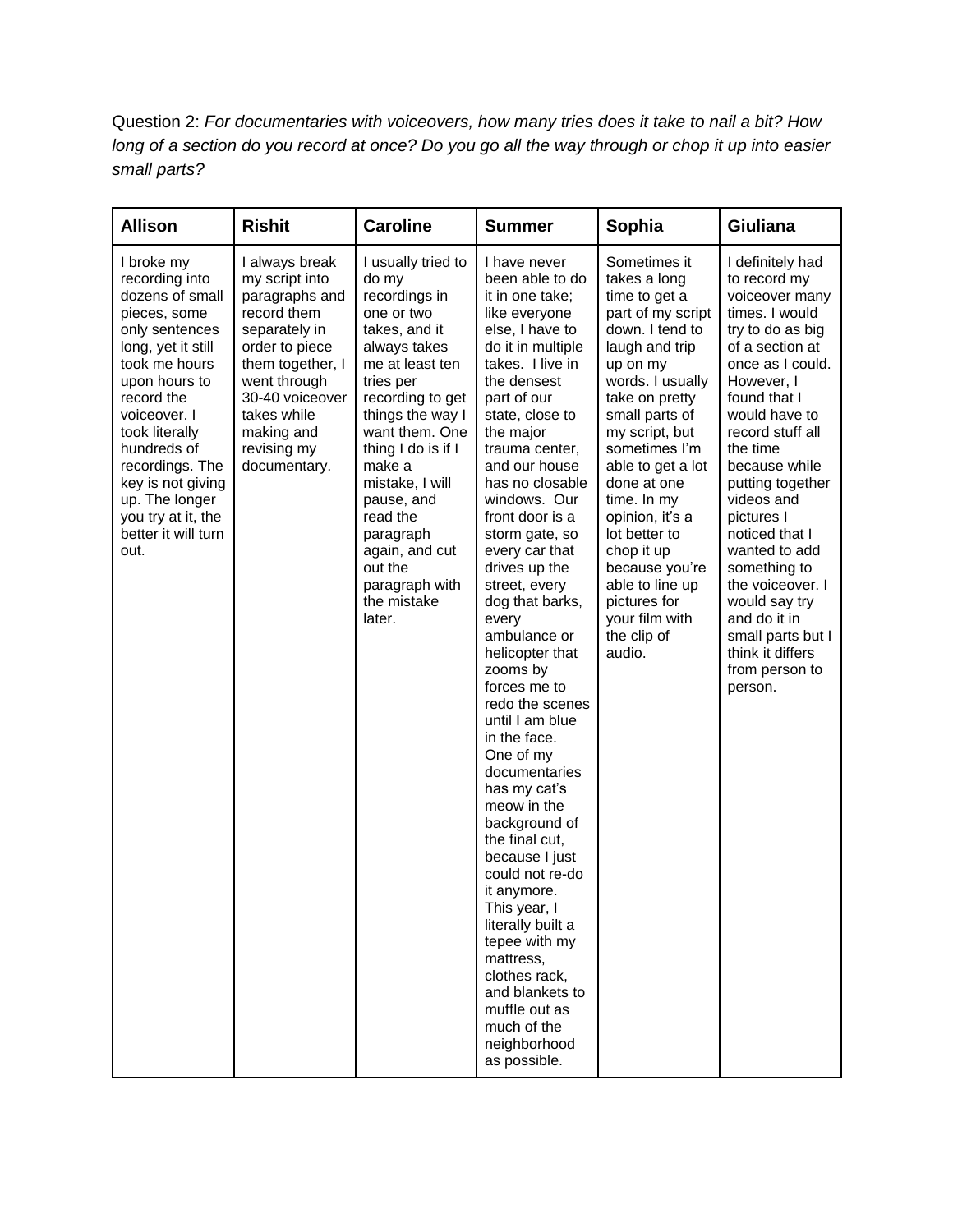| <b>Allison</b>                                                                                                                                                                                                                                                                                                 | <b>Rishit</b>                                                                                                                                                                                                        | <b>Caroline</b>                                                                                                                                                                                                          | <b>Summer</b>                                                                                                                                                                                                                                                                                                  | Sophia                                                                                                                                                                                                                                                                                                                                                        | <b>Giuliana</b>                                                                                                                                                                                                                                                                                              |
|----------------------------------------------------------------------------------------------------------------------------------------------------------------------------------------------------------------------------------------------------------------------------------------------------------------|----------------------------------------------------------------------------------------------------------------------------------------------------------------------------------------------------------------------|--------------------------------------------------------------------------------------------------------------------------------------------------------------------------------------------------------------------------|----------------------------------------------------------------------------------------------------------------------------------------------------------------------------------------------------------------------------------------------------------------------------------------------------------------|---------------------------------------------------------------------------------------------------------------------------------------------------------------------------------------------------------------------------------------------------------------------------------------------------------------------------------------------------------------|--------------------------------------------------------------------------------------------------------------------------------------------------------------------------------------------------------------------------------------------------------------------------------------------------------------|
| Sharing the<br>story of an<br>unsung hero<br>with the world. I<br>think that Martin<br>Couney's story<br>is a testament<br>to the beauty<br>and inherent<br>worth of every<br>life, and being<br>able to share<br>that story with<br>hundreds of<br>people has<br>been a joyful<br>and humbling<br>experience. | Being able to<br>meet people<br>who share the<br>same joy of<br>history and<br>filmmaking that<br>we have, and<br>being able to<br>talk to experts<br>who are just as<br>interested<br>about our topic<br>as we are. | I really enjoyed<br>the writing<br>portion. I liked<br>being able to<br>revise, make<br>edits, and see<br>my script<br>become better.<br>I also enjoyed<br>experimenting<br>with different<br>ways to tell the<br>story. | I didn't realize<br>that my topic<br>resonated with<br>so many adults<br>who lived<br>through the<br>60s. I was<br>really moved by<br>women walking<br>up to me telling<br>me that the film<br>brought back<br>memories of<br>marching with<br>Betty Friedan or<br>dreaming about<br>becoming an<br>astronaut. | My favorite part<br>of creating<br>documentaries<br>is the research.<br>I love learning<br>about a topic<br>that I'm very<br>interested in. I<br>found out a lot<br>about my<br>country's past<br>and current<br>issues through<br>researching my<br>topic. I also<br>learn important<br>skills that are<br>very helpful in<br>school which is<br>convenient. | I loved being<br>able to talk to<br>people about<br>what I was<br>studying. I met<br>a lot of great<br>people in the<br>process. I also<br>learned a lot<br>about<br>filmmaking and<br>what works and<br>what doesn't.<br>So not only<br>really cool<br>history but also<br>really cool stuff<br>about film. |

Question 3: *What was your favorite part of creating your documentaries?*

Question 4: *Should you keep researching after you start on the documentary itself?*

| <b>Allison</b>                                                                                                                                                                                                                                                                                         | <b>Rishit</b>                                                                                                                                                                                                  | <b>Caroline</b>                                                                                                                                                                                                                                                       | <b>Summer</b>                                                                                                                                                                                                                                                                                                                                                                                                                             | Sophia                                                                                                                                                                                                                   | <b>Giuliana</b>                                                                                                                                                                                                                                                                                                                    |
|--------------------------------------------------------------------------------------------------------------------------------------------------------------------------------------------------------------------------------------------------------------------------------------------------------|----------------------------------------------------------------------------------------------------------------------------------------------------------------------------------------------------------------|-----------------------------------------------------------------------------------------------------------------------------------------------------------------------------------------------------------------------------------------------------------------------|-------------------------------------------------------------------------------------------------------------------------------------------------------------------------------------------------------------------------------------------------------------------------------------------------------------------------------------------------------------------------------------------------------------------------------------------|--------------------------------------------------------------------------------------------------------------------------------------------------------------------------------------------------------------------------|------------------------------------------------------------------------------------------------------------------------------------------------------------------------------------------------------------------------------------------------------------------------------------------------------------------------------------|
| Yes. The<br>researching<br>process doesn't<br>end until you<br>turn in the "final"<br>product" (which<br>will probably still<br>feel incomplete).<br>The research is<br>the foundation of<br>the<br>documentary;<br>the more you<br>build your<br>research, the<br>more powerful<br>your film will be. | In a word, Yes.<br>Your photos and<br>videos that you<br>find always lead<br>to other pieces<br>of valuable<br>information. As I<br>said before no<br>part of the<br>documentary is<br>ever truly<br>finished. | Yes! There was<br>plenty of<br>research done<br>while creating,<br>and after I<br>created each<br>version.<br>Sometimes<br>there were<br>things I wanted<br>to add, or I was<br>just curious, and<br>wanted to learn<br>more about<br>certain parts of<br>my project. | Personally, I<br>cannot stop; I<br>get so<br>engrossed, so<br>consumed by<br>research that I<br>am only done<br>when the<br>competition<br>ends. I really<br>wish that I had it<br>in me to stop<br>because I see<br>this habit as a<br>trap. It's not a<br>good idea to pull<br>apart a solid<br>documentary<br>last minute for a<br>minute detail--<br>and risk leaving<br>in a typo or<br>cramming too<br>much into the 10<br>minutes. | Yes!!! I added so<br>much to my<br>documentary<br>after I started<br>putting it<br>together. I found<br>so much<br>information that<br>made my<br>documentary so<br>much better<br>after initially<br>starting the film. | For me, I did a<br>lot of research<br>after starting on<br>the documentary<br>itself. I think<br>once you start<br>putting your<br>script into visual<br>form, you'll find<br>things that you<br>want to include<br>more of, which<br>entails more<br>research. So<br>definitely don't<br>feel the need to<br>stop<br>researching. |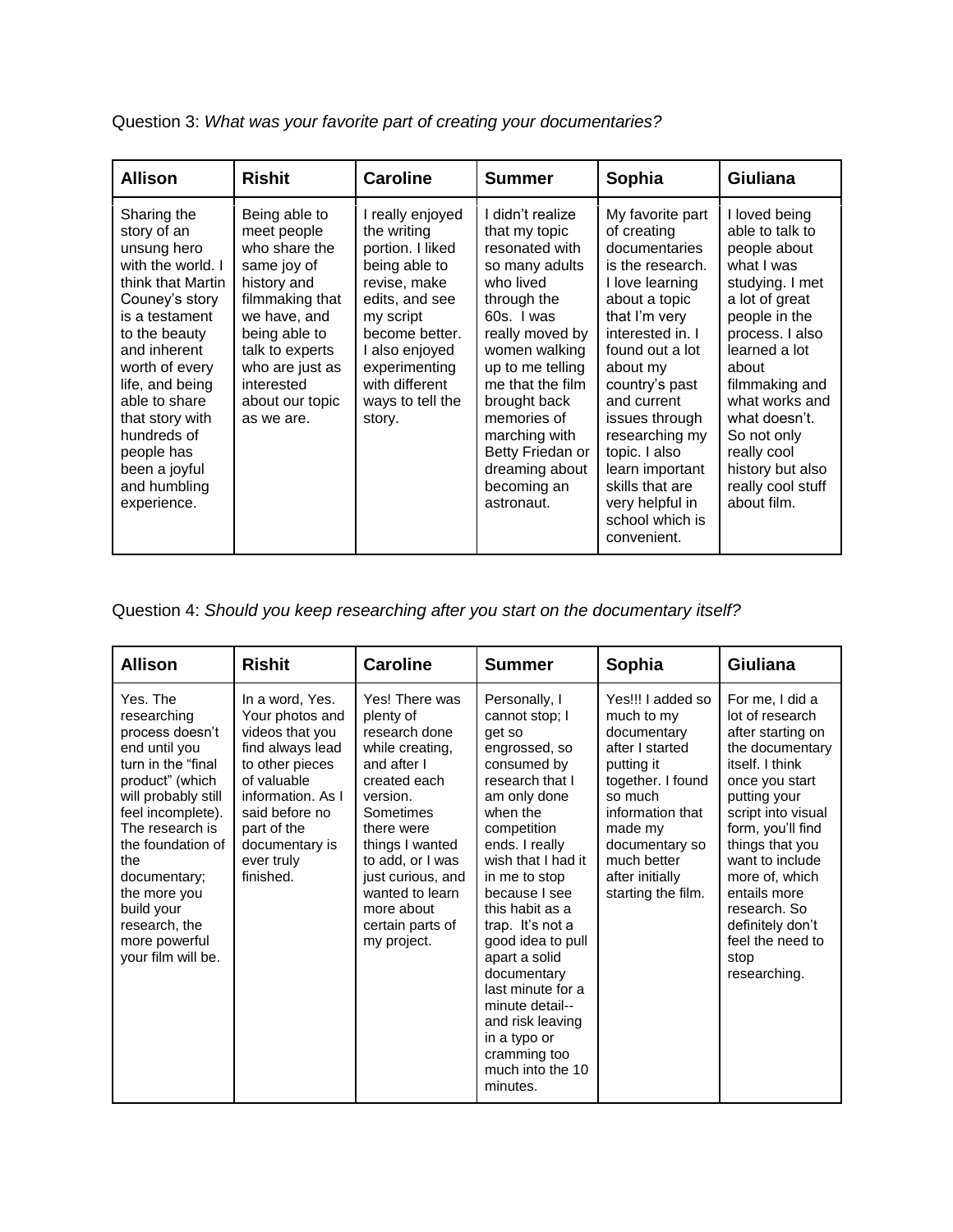Question 5: *You started off with a hook. How did you come up with an idea to grab the viewer's attention?*

| <b>Allison</b>                                                                                                                                                                                          | <b>Rishit</b>                                                                                                    | <b>Caroline</b>                                                                                                                                  | <b>Summer</b>                                                                                                                                                                                            | Sophia                                                                                                                                                                             | <b>Giuliana</b>                                                                                                                                                                                                                        |
|---------------------------------------------------------------------------------------------------------------------------------------------------------------------------------------------------------|------------------------------------------------------------------------------------------------------------------|--------------------------------------------------------------------------------------------------------------------------------------------------|----------------------------------------------------------------------------------------------------------------------------------------------------------------------------------------------------------|------------------------------------------------------------------------------------------------------------------------------------------------------------------------------------|----------------------------------------------------------------------------------------------------------------------------------------------------------------------------------------------------------------------------------------|
| I wanted the<br>viewer to be<br>drawn to the<br>story both<br>emotionally and<br>to be curious<br>about the topic.<br>I decided there<br>was no better<br>way to do so<br>than to tell a<br>real story. | Similar to how<br>you write a<br>good essay, a<br>good hook is<br>essential to<br>having a great<br>documentary. | I started off with<br>a brief<br>summary of<br>some of the<br>main points of<br>my<br>documentary to<br>catch the<br>attention of the<br>viewer. | I spent years in<br>theatre, so I<br>tend to ease<br>viewers into my<br>topic.<br>Admittedly, I<br>have been<br>criticized more<br>than once for<br>using up too<br>much time<br>setting up my<br>topic. | started off with<br>one of FDR's<br>radio addresses<br>from after the<br>REA was put<br>into place<br>because I felt<br>that it set the<br>stage for the<br>entire<br>documentary. | I found an<br>interview with<br>Leon Sullivan<br>and it really<br>captivated me.<br>He also talks<br>about why he<br>decided to<br>become<br>involved in Civil<br>Rights issues,<br>which I think set<br>up my<br>documentary<br>well. |

Question 6: *How do you start your research without feeling overwhelmed?*

| Allison                                                                                                                                                                                                                         | <b>Rishit</b>                                                                                                                                                                                                             | <b>Caroline</b>                                                                                                                                                                                                                                                 | <b>Summer</b>                                                                                                                                                                                                                                                                                                                                                            | Sophia                                                                                                                                                                                                                                                                | <b>Giuliana</b>                                                                                                                                                                                        |
|---------------------------------------------------------------------------------------------------------------------------------------------------------------------------------------------------------------------------------|---------------------------------------------------------------------------------------------------------------------------------------------------------------------------------------------------------------------------|-----------------------------------------------------------------------------------------------------------------------------------------------------------------------------------------------------------------------------------------------------------------|--------------------------------------------------------------------------------------------------------------------------------------------------------------------------------------------------------------------------------------------------------------------------------------------------------------------------------------------------------------------------|-----------------------------------------------------------------------------------------------------------------------------------------------------------------------------------------------------------------------------------------------------------------------|--------------------------------------------------------------------------------------------------------------------------------------------------------------------------------------------------------|
| Try to find books<br>or films that are<br>general<br>overviews of the<br>topic. They<br>usually include<br>more details and<br>also provide<br>rather<br>comprehensi-ve<br>lists of good<br>sources in their<br>bibliographies. | Start with<br>background<br>reading, (don't<br>be afraid to use<br>Wikipedia for<br>this step) after<br>finding key<br>subjects and<br>events<br>gradually grow<br>the scope of<br>your research<br>larger and<br>larger. | I always look at<br>different books<br>or websites to<br>just learn as<br>much as I can<br>about the topic.<br>Later, I started<br>my notes, but at<br>first, I just<br>looked at<br>different<br>sources, and<br>what sources<br>they used to<br>start me off. | agree with<br>Rishit and<br>Sophia that it's<br>best to start<br>with a cursory<br>overview and<br>work our way<br>into the details<br>from there, not<br>the other way<br>around.<br>For me, it's<br>"stopping" that's<br>overwhelming,<br>not "starting."<br>Each book<br>refers me to 5<br>others, until I<br>have an<br>overwhelming<br>stack of books<br>to digest. | In the beginning<br>of my research<br>process, I just<br>look at the big<br>idea of what I'm<br>researching. I<br>always choose<br>a topic I'm<br>passionate<br>about and want<br>to learn<br>everything<br>about, so it is<br>very easy to<br>want to learn<br>more. | I did feel<br>overwhelmed at<br>times but just<br>trying to do<br>general<br>research at first<br>(no notes or<br>anything) was<br>helpful. Then<br>later I could<br>really dig into<br>the specifics. |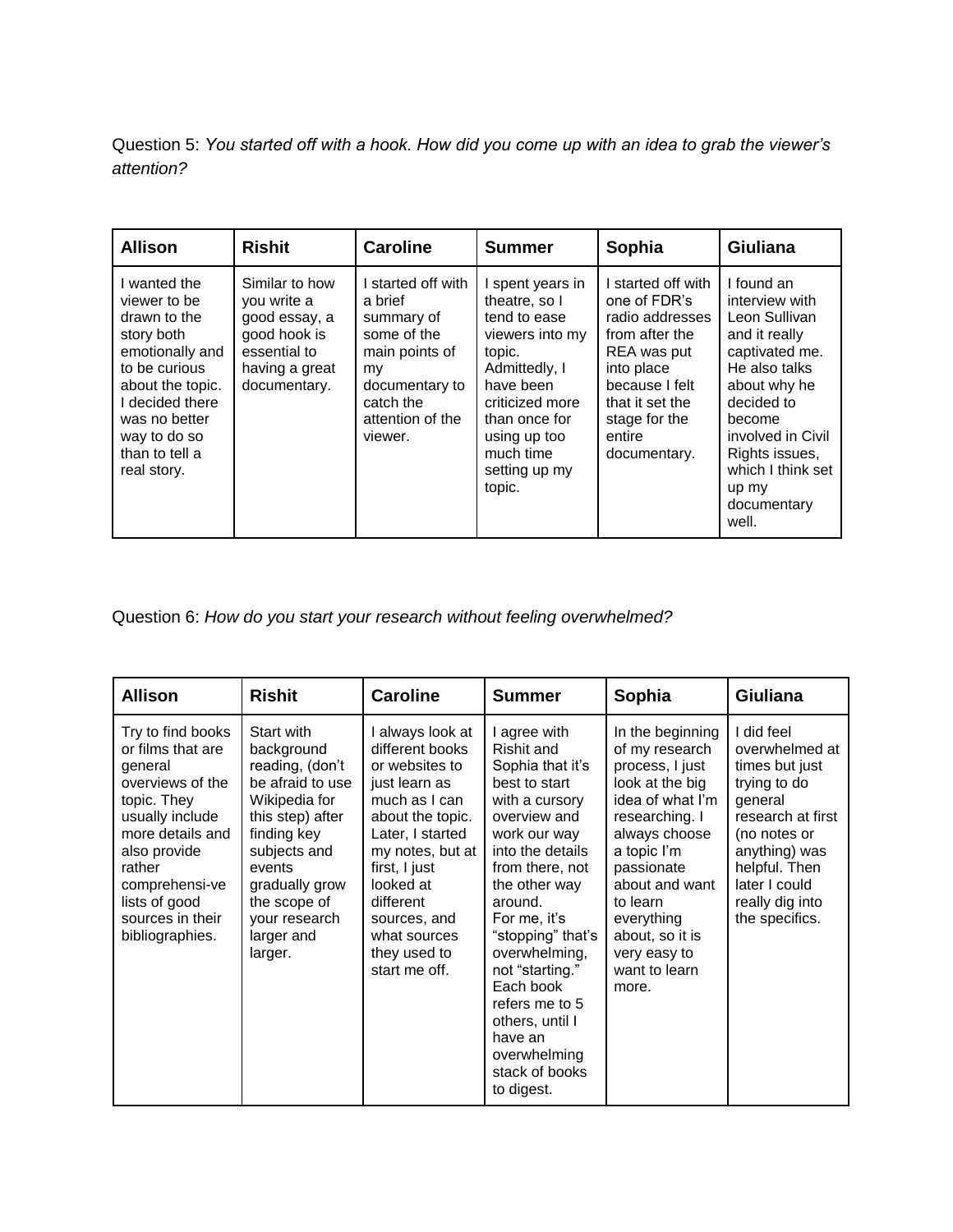| <b>Allison</b>                                                                                                                 | <b>Rishit</b>                                                                                                                         | <b>Caroline</b>                                                                                                                                                     | <b>Summer</b>                                                                                                                                                                                                                                                                                                                                                                                                                                                                                                                                                                                      | Sophia                                                                                                                                                                                                                                                                                                         | <b>Giuliana</b>                                                                                                                                             |
|--------------------------------------------------------------------------------------------------------------------------------|---------------------------------------------------------------------------------------------------------------------------------------|---------------------------------------------------------------------------------------------------------------------------------------------------------------------|----------------------------------------------------------------------------------------------------------------------------------------------------------------------------------------------------------------------------------------------------------------------------------------------------------------------------------------------------------------------------------------------------------------------------------------------------------------------------------------------------------------------------------------------------------------------------------------------------|----------------------------------------------------------------------------------------------------------------------------------------------------------------------------------------------------------------------------------------------------------------------------------------------------------------|-------------------------------------------------------------------------------------------------------------------------------------------------------------|
| Yes. Many<br>interesting<br>details have to<br>be left out of<br>the<br>documentary<br>for the sake of<br>time and<br>brevity. | Yes. There's<br>so much<br>interesting<br>information<br>that you have<br>to cut out in<br>order to stay<br>within the time<br>frame. | Yes! There<br>was so much<br>interesting<br>information<br>that I really<br>wanted to<br>include, but<br>due to the<br>time-limit, I<br>was unable to<br>put it in. | <b>YES!!!!!!!!!</b><br>I would<br>absolutely love<br>to start a<br>change.org<br>petition to<br>request 15<br>minutes, pretty<br>please.<br>One year, I<br>compared my<br>script's word<br>count to the<br>paper<br>category, and<br>realized that<br>we have LESS<br>words to work<br>with.<br>Judges will<br>often say "well,<br>that was nice,<br>but I wish that<br>you would<br>have also<br>talked about<br>[fill in the<br>blank]."<br>The shortest<br>program on TV<br>is 20-22<br>minutes. 10<br>minutes are<br>just not<br>enough for a<br>novel thesis<br>and a quality<br>documentary. | Yes, it is very<br>difficult to<br>communicate<br>the idea to the<br>audience in<br>such a short<br>amount of<br>time. It was<br>also very hard<br>to cut my<br>documentary<br>down because<br>there was so<br>much<br>interesting<br>information I<br>wanted to<br>show but didn't<br>have enough<br>time to. | Yes. The time<br>limit was<br>actually quite<br>an issue for<br>me and I<br>definitely cut<br>stuff out that I<br>would have<br>kept if I had<br>more time. |

Question 7: *If you had the chance, would you make your documentary longer?*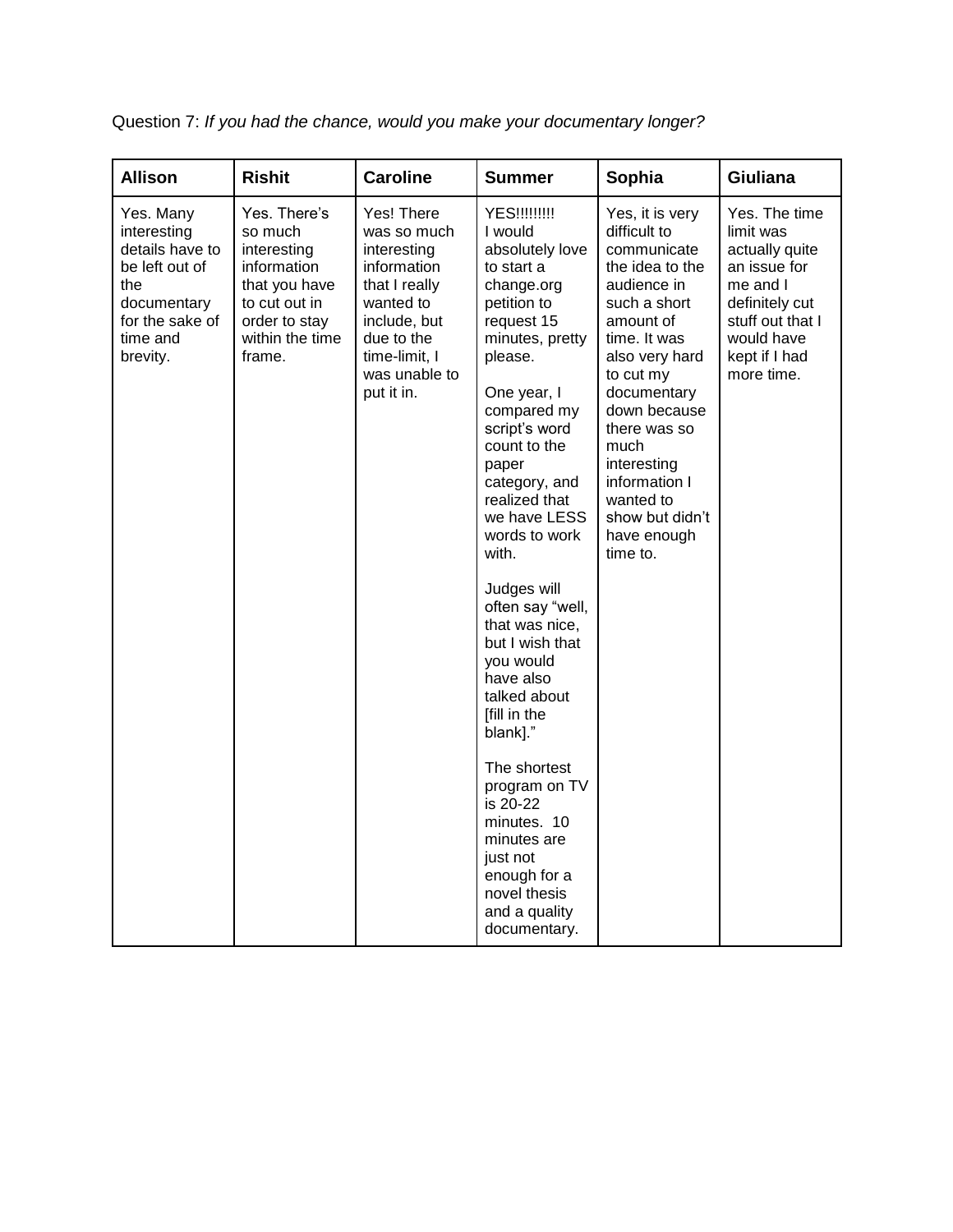Question 8: *If you could meet the subjects of your documentaries, what would you say to them and why?*

| <b>Allison</b>                                                                                                                                                                                                                                                      | <b>Rishit</b>                                                                                                                                                                                                                                                                                                                                                                         | <b>Caroline</b>                                                                                                                                                                                                                                                                                             | <b>Summer</b>                                                                                                                                                                                                                                                                                                                                                                                                                                                                                                                                                                                                                                                          | Sophia                                                                                                                                                                                                                                                                   | Giuliana                                                                                                                                                                                                                                                                                                                                             |
|---------------------------------------------------------------------------------------------------------------------------------------------------------------------------------------------------------------------------------------------------------------------|---------------------------------------------------------------------------------------------------------------------------------------------------------------------------------------------------------------------------------------------------------------------------------------------------------------------------------------------------------------------------------------|-------------------------------------------------------------------------------------------------------------------------------------------------------------------------------------------------------------------------------------------------------------------------------------------------------------|------------------------------------------------------------------------------------------------------------------------------------------------------------------------------------------------------------------------------------------------------------------------------------------------------------------------------------------------------------------------------------------------------------------------------------------------------------------------------------------------------------------------------------------------------------------------------------------------------------------------------------------------------------------------|--------------------------------------------------------------------------------------------------------------------------------------------------------------------------------------------------------------------------------------------------------------------------|------------------------------------------------------------------------------------------------------------------------------------------------------------------------------------------------------------------------------------------------------------------------------------------------------------------------------------------------------|
| I would ask<br><b>Martin Couney</b><br>for more<br>details about<br>his work with<br>the babies;<br>what did his<br>schedule look<br>like? What kind<br>of people did<br>he see coming<br>to observe the<br>sideshow?<br>Who was the<br>smallest child<br>he saved? | I would<br>probably ask<br>Dr. Wiley what<br>was the<br>moment in his<br>career in which<br>he knew he<br>had to fight for<br>food safety. He<br>was offered a<br>number of jobs<br>all over the<br>nation, and in<br>many ways he<br>missed out on<br>opportunities<br>that could have<br>been more<br>lucrative for a<br>job that would<br>give him the<br>power to help<br>people. | I would ask Dr.<br>Fleming what<br>kinds of tests<br>he ran when<br>trying to purify<br>penicillin. I<br>know he tried<br>for six months<br>before sending<br>penicillin to<br>chemists, but I<br>am curious<br>about what he<br>did, since his<br>field of study<br>was<br>bacteriology,<br>not chemistry. | I would thank<br>Valentina<br>Tereshkova for<br>not just her<br>bravery going<br>into the great<br>unknown, but<br>for being (and<br>remaining) a<br>role model<br>throughout her<br>whole life. She<br>never for a<br>moment forgot<br>that millions of<br>people looked<br>up to her. She<br>got the highest<br>degree in<br>academia,<br>raised a child<br>in an<br>exceptional<br>manner, taught<br>every<br>cosmonaut<br>following in her<br>footsteps, and<br>instead of<br>retirement, she<br>entered civic<br>service by<br>becoming a<br>legislator. In a<br>world of<br>constant<br>celebrity mea<br>culpa pleas,<br>she stayed<br>humble and<br>impeccable. | If I could meet<br>FDR I would<br>probably tell<br>him that he is<br>still being<br>celebrated as<br>one of the best<br>presidents in<br>history and<br>that everything<br>he did for the<br>everyday<br>people of<br>America is still<br>being<br>appreciated<br>today. | I would ask<br>Leon Sullivan<br>that if he could<br>go back and<br>do things<br>differently,<br>what would he<br>have done and<br>why? He is a<br>very<br>accomplished<br>man who has<br>fought for a lot<br>of different<br>things<br>throughout his<br>life, and I<br>would just be<br>curious as to<br>what he might<br>have done<br>differently. |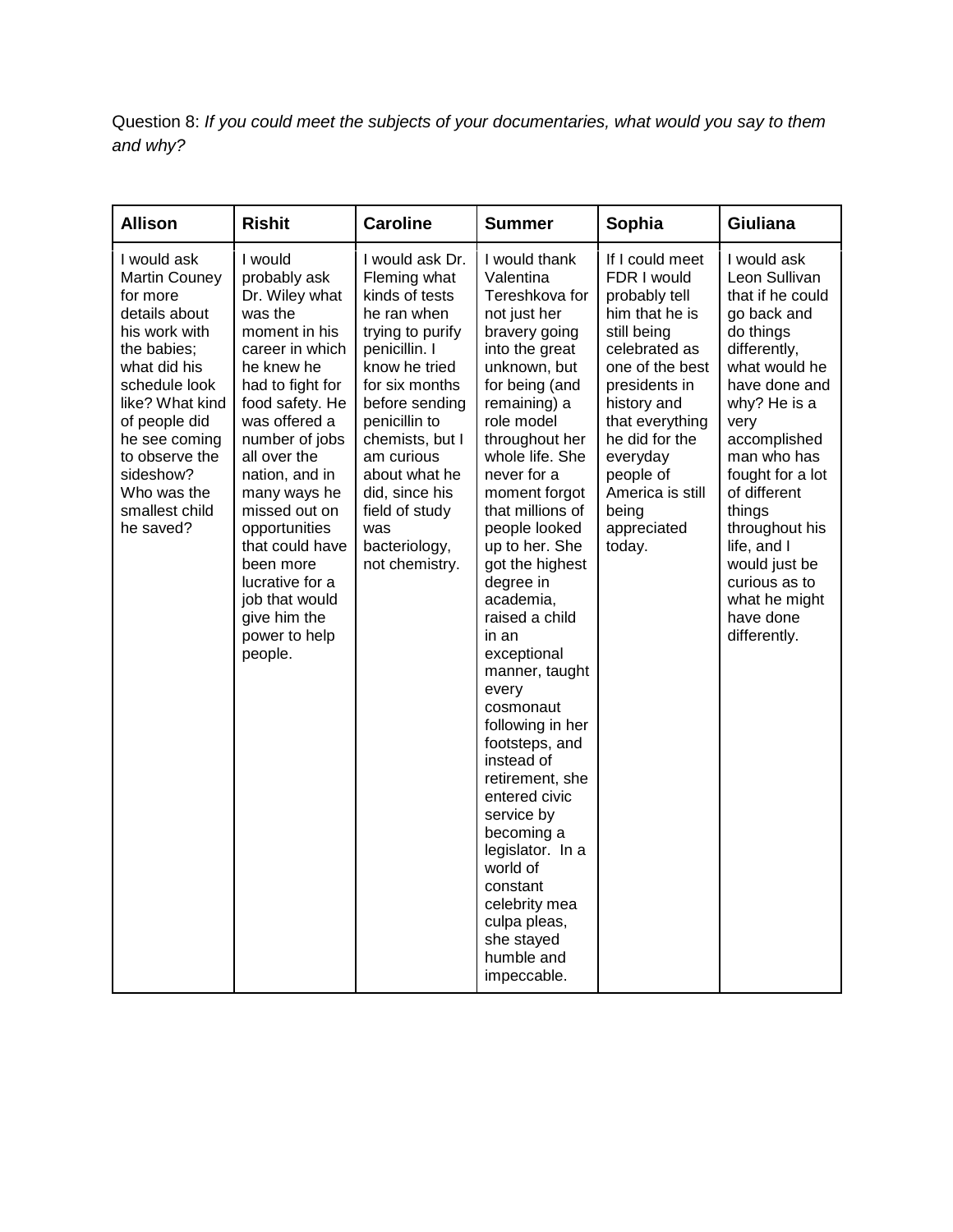| <b>Allison</b>                                                                                                                                                                                                                                                                                                                                                                                                                                                                  | <b>Rishit</b>                                                                                                                                                           | <b>Caroline</b>                                                                                                                                                                                                                                                  | <b>Summer</b>                                                                                                                                                                                                                                                                                                            | Sophia                                                                                                                                                                                                                                                                       | Giuliana                                                                                                                                                                                                                                                        |
|---------------------------------------------------------------------------------------------------------------------------------------------------------------------------------------------------------------------------------------------------------------------------------------------------------------------------------------------------------------------------------------------------------------------------------------------------------------------------------|-------------------------------------------------------------------------------------------------------------------------------------------------------------------------|------------------------------------------------------------------------------------------------------------------------------------------------------------------------------------------------------------------------------------------------------------------|--------------------------------------------------------------------------------------------------------------------------------------------------------------------------------------------------------------------------------------------------------------------------------------------------------------------------|------------------------------------------------------------------------------------------------------------------------------------------------------------------------------------------------------------------------------------------------------------------------------|-----------------------------------------------------------------------------------------------------------------------------------------------------------------------------------------------------------------------------------------------------------------|
| Firstly, find a<br>good topic that<br>interests you,<br>something that<br>you wish to<br>educate others<br>about.<br>Research until<br>you feel<br>prepared to<br>write an<br>overview of the<br>topic. Then<br>create the<br>documentary<br>script with the<br>theme and<br>your desired<br>message in<br>mind. Finally,<br>add pictures<br>and "touch up"<br>your<br>documentary<br>until it is<br>effectively<br>concise,<br>informative,<br>and appealing<br>to the viewer. | Planning is<br>key, make sure<br>you know what<br>you're working<br>on and what<br>your end goal<br>is. And revision<br>is very<br>important to<br>your<br>documentary. | Finding a good<br>topic is very<br>important. If<br>you do not<br>enjoy your<br>topic, then you<br>will not enjoy<br>making the<br>project. Making<br>a schedule to<br>follow is also<br>important,<br>because it will<br>save you a lot<br>of time later<br>on. | The only thing<br>I can add to<br>Allison's step-<br>by-step guide<br>is to show your<br>documentary<br>to someone<br>who is<br>completely<br>unfamiliar with<br>the topic. It<br>has to make<br>sense to them.<br>Ideally, this<br>person should<br>be outside our<br>friends &<br>family circle for<br>brutal honesty. | I think the most<br>important part<br>of making any<br><b>History Day</b><br>project is<br>finding a good<br>topic. You<br>have to want to<br>learn every<br>single little<br>detail about<br>your topic<br>(because you<br>probably will<br>by the end of<br>your project). | I think being<br>timely is very<br>important. I<br>definitely<br>struggled to<br>meet my own<br>deadlines but<br>that's just<br>planning. Also<br>getting<br>feedback. I<br>showed my<br>entire history<br>class my<br>documentary<br>and it was so<br>helpful. |

Question 9: *What are some of the key steps in making an NHD documentary?*

## **For Caroline**:

- *A: Why did The Nazis need the penicillium?*
- *B: If 9/10 survived when treated with penicillin, what happened to the 1/10 besides dying?*

## **Caroline**

A: The Nazis wanted penicillin so that their wounded troops could return to fight later.

B: The mouse treated with penicillin that died did live longer than those in the control group, but died after a few days. Unfortunately, Florey and Chain's notes do not mention exactly what happened to the mouse.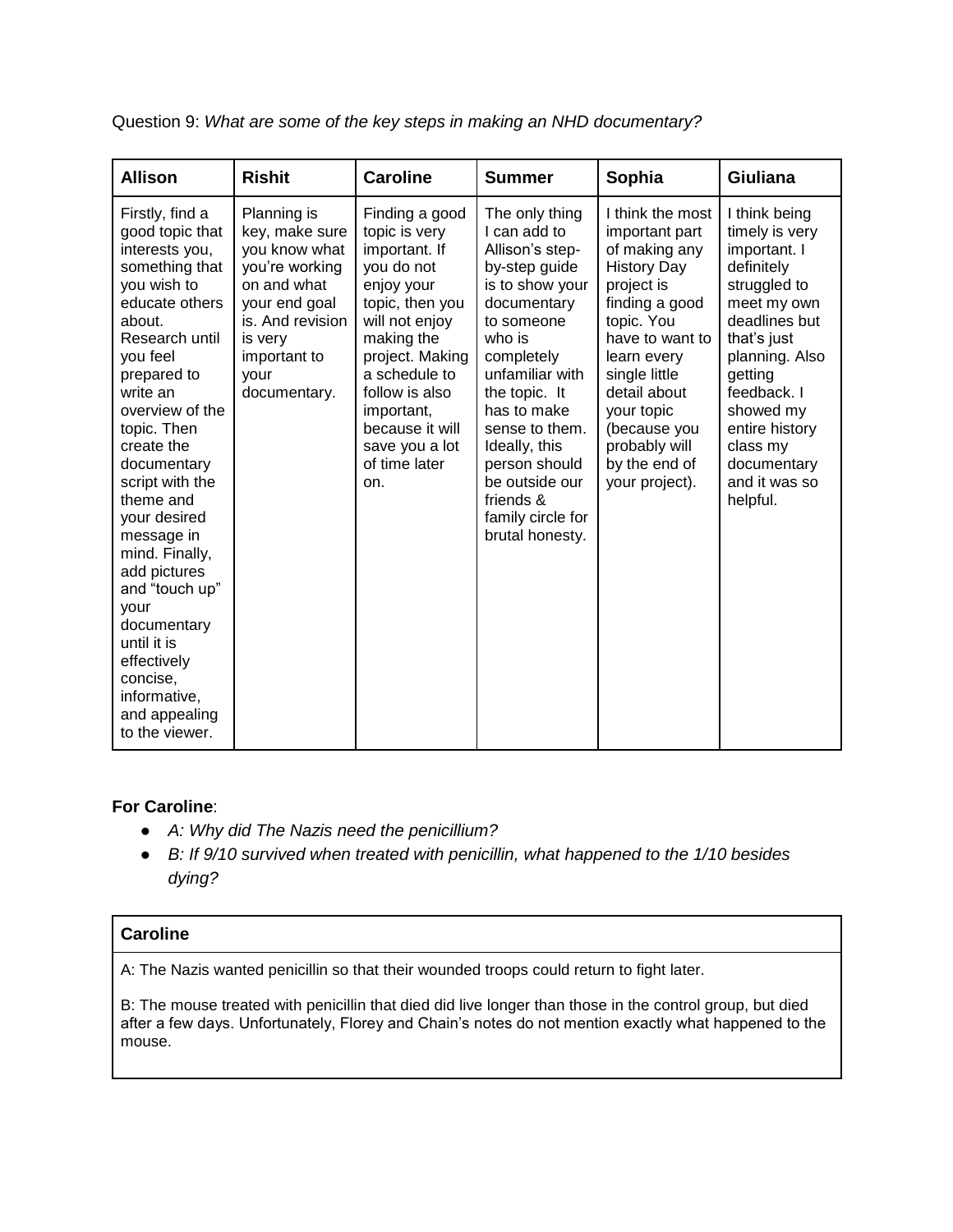## **For Rishit**:

- *A: Did anyone in the poison squad die?*
- *B: Did they inspect all types of meat for the meat inspection act?*
- *C: How long did it take you to research this information?*
- *D: What software did you use?*

## **Rishit**

A: No one passed away during the trials, as the number of participants was fairly small for a clinical trial. That's the reason why Wiley got hundreds of applicants, because his diners had trust in him that what they were eating wasn't lethal, and the fact that the food would be similar to meals fed to royalty. (There's a whole story of how Wiley tracked down chefs in order to entice people into joining the trials that I sadly had to cut from my documentary.)

B: Not exactly, the meat inspection act applied to specific meat processing plants instead of meat in general. Over time it was expanded to include all of the United States but the original act only involved meatpacking plants in Chicago that mainly processed tinned beef and pork.

C: I started my project roughly at the time of the national competition last year, all in all the project took about a year to develop. The initial research phase took up to 5 to 6 months, though I still kept researching while developing my documentary.

D: I used the adobe suite, of premiere pro, adobe illustrator, photoshop, and aftereffects. Our county provides us these programs for free because otherwise a subscription can be very pricey.

## **For Allison**:

- *A: How many babies died until they started to realize they needed these machines to save many lives?*
- *B: Did they find out the babies were premature when they were born, or was there a way to find out before?*
- *C: Where did you find the sound recordings and music?*

## **Allison**

A: I was unable to find any numbers on how many babies died; however, before the incubator, the survival rates for premature babies were extremely low -- so low that hospitals didn't even attempt to save them. Most premature babies born before the incubator was used likely died.

B: In the early 1900s, there was no technology to suggest that a baby would be premature. The only way to know that a baby was going to be born prematurely was when the mother went into early labor.

C: The video recordings and music came from YouTube. The sound recordings of my own narration were of course recorded and uploaded by me. The audio of Dawn Raffel speaking came from a personal phone interview which she allowed me to record, and the audio of Beth Allen speaking came from an interview which had been posted on a website.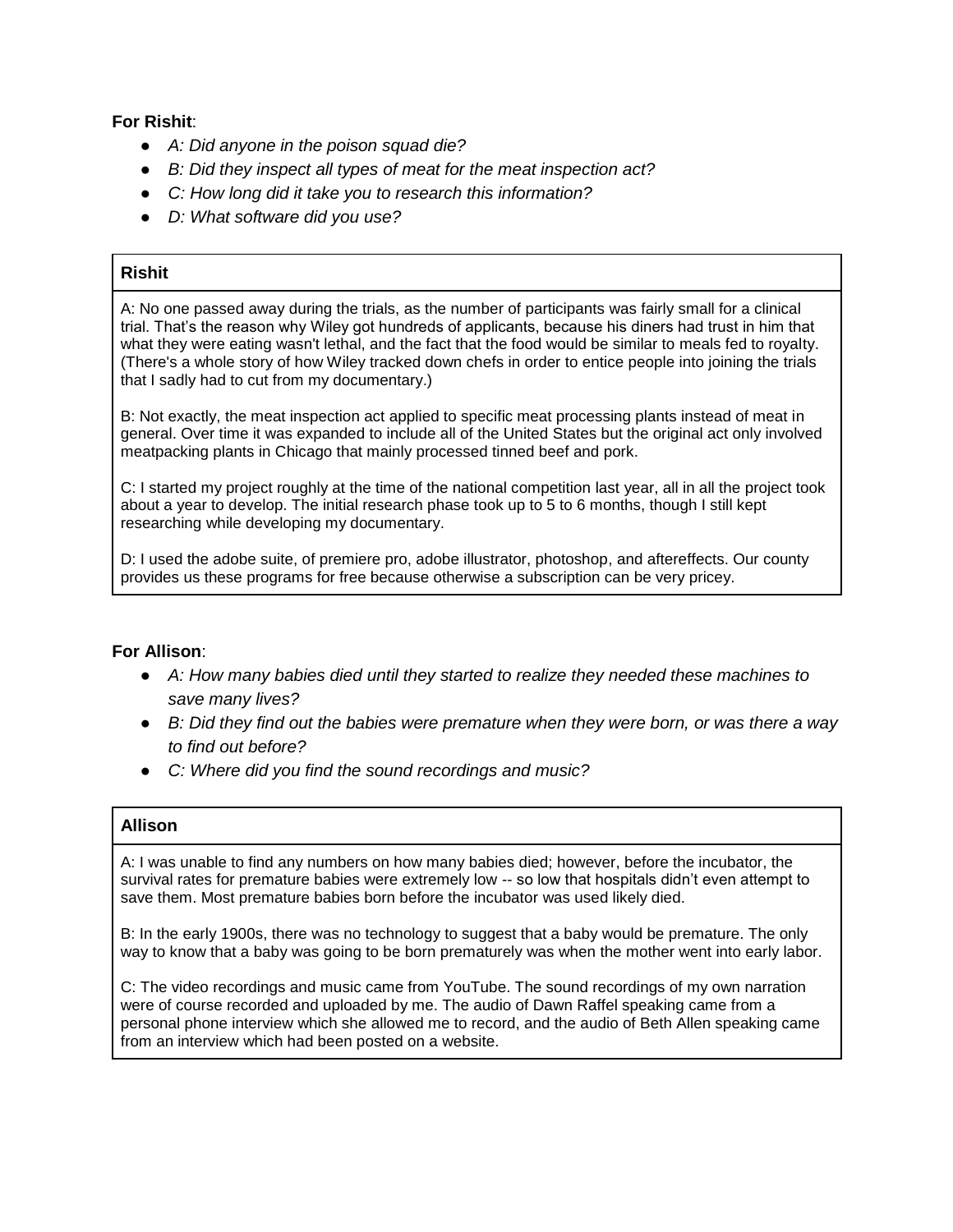### **For Giuliana**:

- *A: How long did it take you to finish the documentary?*
- *B: What drew you to this topic?*

## **Giuliana**

A: It took me a long time. I wrote an essay on the Selective Patronage Campaign (one of Leon Sullivan's projects) in the fall, and then I started working on the documentary from December to about the end of nationals in the summer.

B: I really wanted to study local history. I felt like studying a topic close to home would make the topic more interesting and I would be more passionate about it. After reading a bit about Leon Sullivan I was so interested in his life and knew I wanted to learn more about him!

#### **For Sophia**:

- *A: How did you sync the voices with the clips?*
- *B: What was your favorite part?*

### **Sophia**

A: I used iMovie and I dragged the audio clips under the photos in iMovie.

B: My favorite part is learning about my history and showing people problems in our country that we need to face.

#### **For Summer**:

- *A: What did you use to animate the sections like the Space Race or did you find it from somewhere else?*
- *B: If you could meet Valentina Tereshkova, what would you say to her (provided she understands English or you understand Russian)?*
- *C: How did you make the visuals?*

### **Summer**

A: I animate my documentaries using transitions. Every frame is my own work. After six years, I know these transitions quite well. I would be completely remiss if I didn't mention that not all judges like this type of documentary filmmaking. Some feel that it takes away from the historical content. There are different perspectives, it's a matter of personal taste, and I have been on the receiving end of criticism for the use of graphics more than once.

B: Please also see Question 8's answer. Unfortunately, Valentina Tereshkova does not speak English. I tried, very hard, to get in touch with her, but I couldn't get past the Russian Duma's very strict email monitoring apparatus. She is a very private person with not a trace of online presence. She is also very patriotic; she is a huge supporter of Vladimir Putin, so it's not likely that she would entertain opening a line of communication with an American person. I haven't given up hope on contacting her, but my prospects are not looking good.